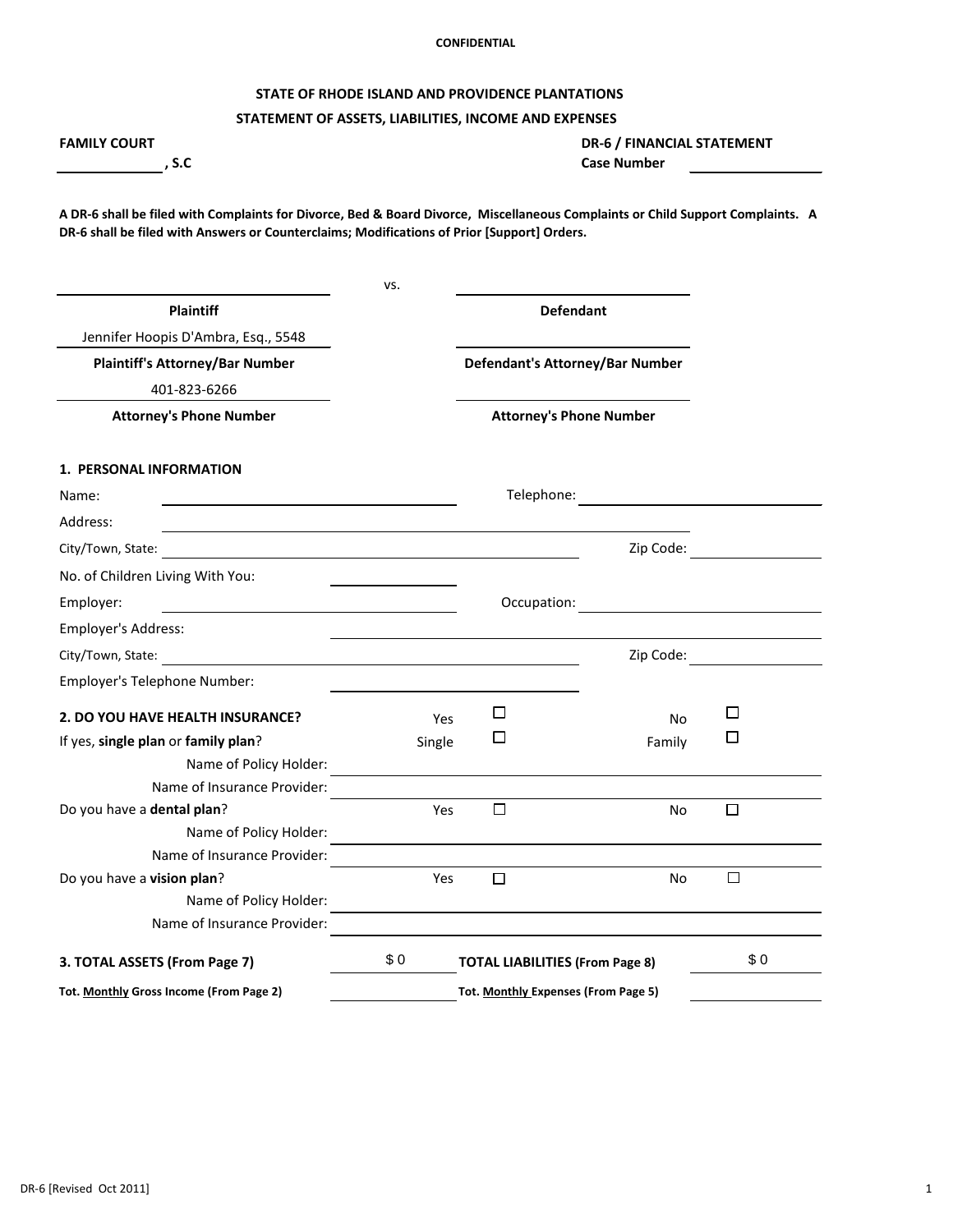### **4. GROSS INCOME FROM ALL SOURCES**

|                                                    |                                                  | <b>Weekly</b> | <b>Bi-Weekly</b> | <b>Monthly</b> | <b>Annual</b> |
|----------------------------------------------------|--------------------------------------------------|---------------|------------------|----------------|---------------|
| a) Base Pay from Salary/Wages                      |                                                  |               |                  |                |               |
| b) Overtime                                        |                                                  |               |                  |                |               |
| c) Part-Time Job<br>C from your latest tax return) | d) Self-Employment (Attach a Completed Schedule  |               |                  |                |               |
| e) Tips                                            |                                                  |               |                  |                |               |
| f) Commissions                                     |                                                  |               |                  |                |               |
| g) Bonuses                                         |                                                  |               |                  |                |               |
|                                                    | Subtotal:                                        | \$0           | \$0              | \$0            | \$0           |
| h) Dividends                                       |                                                  |               |                  |                |               |
| i) Interest                                        |                                                  |               |                  |                |               |
| j) Trusts                                          |                                                  |               |                  |                |               |
| k) Annuities                                       |                                                  |               |                  |                |               |
| 1) Pensions                                        |                                                  |               |                  |                |               |
| <b>Retirement Funds</b><br>m)                      |                                                  |               |                  |                |               |
| n) Social Security                                 |                                                  |               |                  |                |               |
| o) Disability                                      |                                                  |               |                  |                |               |
| p) Unemployment Insurance                          |                                                  |               |                  |                |               |
| q) Worker's Compensation                           |                                                  |               |                  |                |               |
|                                                    | r) Public Assistance (welfare, etc.)             |               |                  |                |               |
| s) Child Support                                   |                                                  |               |                  |                |               |
| t) Alimony<br>completed Schedule A on Page 9)      | u) Rental from Income Producing Property (Attach |               |                  |                |               |
| v) Royalties and other rights                      |                                                  |               |                  |                |               |
|                                                    | w)Contributions from household members           |               |                  |                |               |
|                                                    | x) Income from S-Corps, C-Corps, LLCs, etc.      |               |                  |                |               |
| y) Capital Gains                                   |                                                  |               |                  |                |               |
|                                                    | z) Other Income (Specify below):                 |               |                  |                |               |
| Other:                                             |                                                  |               |                  |                |               |
| Other:                                             |                                                  |               |                  |                |               |
| Other:                                             |                                                  |               |                  |                |               |
|                                                    | <b>Total Gross Income:</b>                       | \$0           | \$0              | \$0            | \$0           |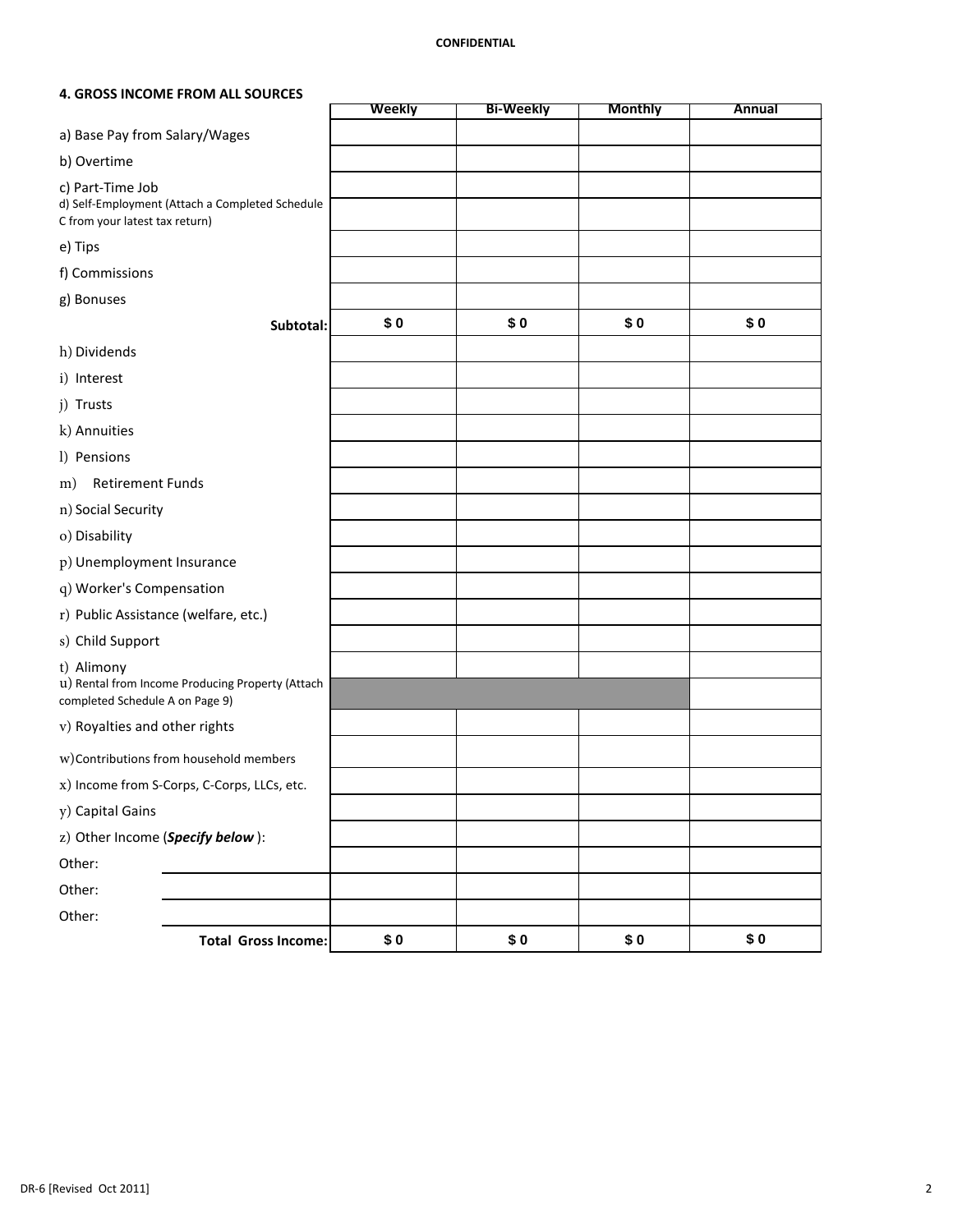# **5. EXPENSES (pages 3, 4, 5)**

|                                              | Weekly | <b>Bi-Weekly</b> | <b>Monthly</b> | <b>Annual</b> |
|----------------------------------------------|--------|------------------|----------------|---------------|
| 1. Housing                                   |        |                  |                |               |
| Rent                                         |        |                  |                |               |
| Mortgage Payment (Principle & Interest)      |        |                  |                |               |
| <b>Property Tax</b>                          |        |                  |                |               |
| Condo Fee                                    |        |                  |                |               |
| <b>Home Maintenance</b>                      |        |                  |                |               |
| Snow Removal/Lawn Care                       |        |                  |                |               |
| Other:                                       |        |                  |                |               |
| <b>Total Housing:</b>                        | \$0    | \$0              | \$0            | \$0           |
| 2. Utilities                                 |        |                  |                |               |
| <b>Heating Oil</b>                           |        |                  |                |               |
| Wood / Coal / Pellets                        |        |                  |                |               |
| <b>Propane and Natural Gas</b>               |        |                  |                |               |
| Telephone / Cell Phone                       |        |                  |                |               |
| Electricity                                  |        |                  |                |               |
| Cable Television / Internet                  |        |                  |                |               |
| Water and Sewer                              |        |                  |                |               |
| <b>Trash Collection</b>                      |        |                  |                |               |
| Other:                                       |        |                  |                |               |
| <b>Total Utilities:</b>                      | \$0    | \$0              | \$0            | \$0           |
| 3. Insurance                                 |        |                  |                |               |
| Homeowner                                    |        |                  |                |               |
| Renter                                       |        |                  |                |               |
| Vehicle                                      |        |                  |                |               |
| Health / Dental / Vision                     |        |                  |                |               |
| Life                                         |        |                  |                |               |
| Disability                                   |        |                  |                |               |
| Other:                                       |        |                  |                |               |
| <b>Total Insurance:</b>                      | \$0    | \$0              | \$0            | \$0           |
| 4. Uninsured Health Care Expenses            |        |                  |                |               |
| Medical                                      |        |                  |                |               |
| Dental                                       |        |                  |                |               |
| Orthodontics                                 |        |                  |                |               |
| Eye Care/Glasses/Contact Lenses              |        |                  |                |               |
| <b>Prescription Drugs</b>                    |        |                  |                |               |
| Therapy and Counseling                       |        |                  |                |               |
| Other:                                       |        |                  |                |               |
| <b>Total Uninsured Health Care Expenses:</b> | \$0    | \$0              | \$0            | \$0           |

Expenses Continued to page 4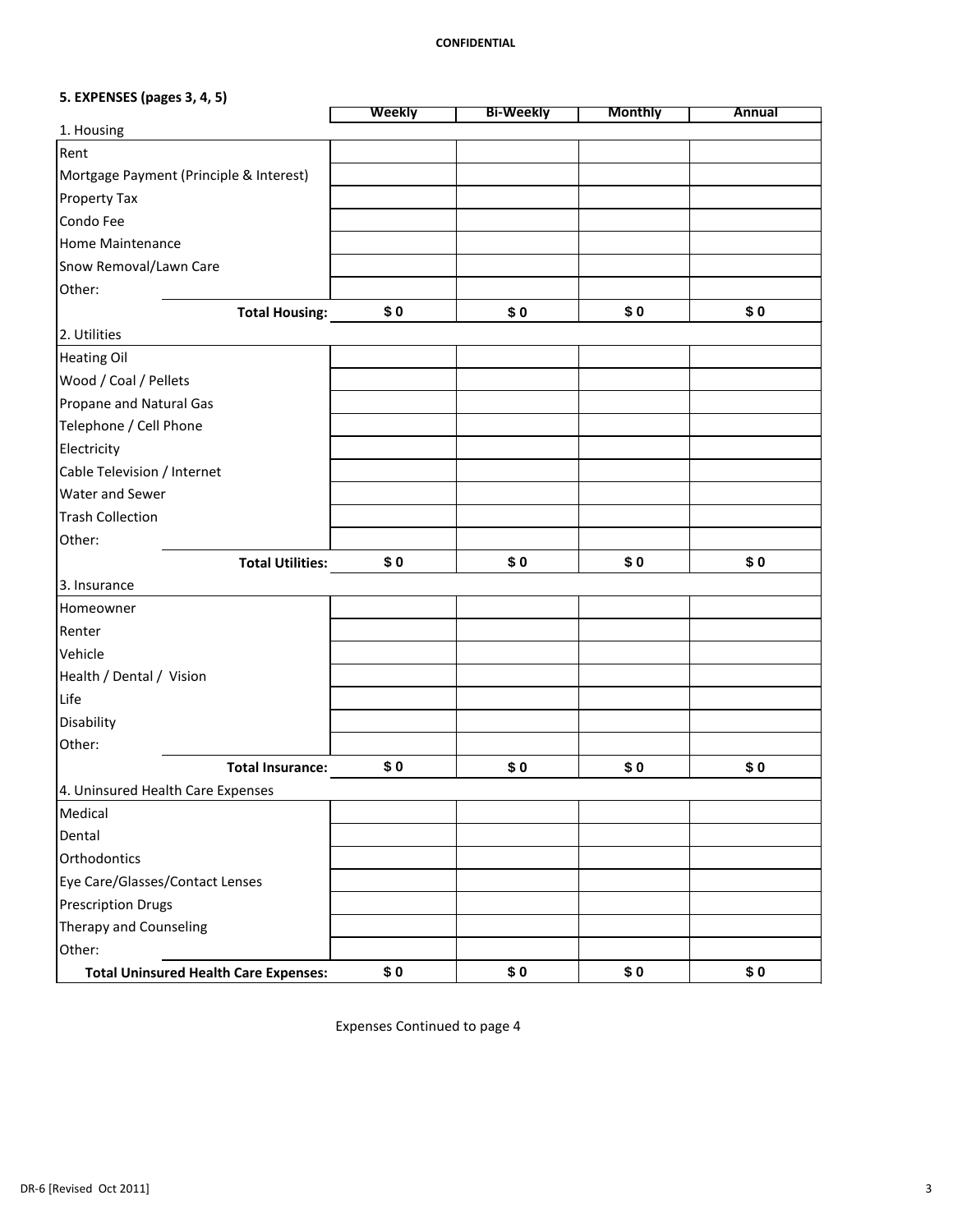# **5. EXPENSES (continued)**

|                                                  | <b>Weekly</b> | <b>Bi-Weekly</b> | <b>Monthly</b> | <b>Annual</b> |
|--------------------------------------------------|---------------|------------------|----------------|---------------|
| 5. Transportation                                |               |                  |                |               |
| <b>Primary Vehicle Payment</b>                   |               |                  |                |               |
| <b>Other Vehicle Payments</b>                    |               |                  |                |               |
| <b>Vehicle Maintenance</b>                       |               |                  |                |               |
| Gas and Oil                                      |               |                  |                |               |
| Registration and Tax                             |               |                  |                |               |
| Other:                                           |               |                  |                |               |
| Other:                                           |               |                  |                |               |
| Other:                                           |               |                  |                |               |
| <b>Total Transportation:</b>                     | \$0           | \$0              | \$0            | \$0           |
| 6. General and Personal Expenses                 |               |                  |                |               |
| Groceries                                        |               |                  |                |               |
| Meals Eaten Out or Taken Out                     |               |                  |                |               |
| <b>Tobacco/Alcohol Products</b>                  |               |                  |                |               |
| <b>Clothing and Shoes</b>                        |               |                  |                |               |
| <b>Hair Care</b>                                 |               |                  |                |               |
| <b>Toiletries and Cosmetics</b>                  |               |                  |                |               |
| Pet Food and Care                                |               |                  |                |               |
| <b>Church and Charities</b>                      |               |                  |                |               |
| Laundry and Dry Cleaning                         |               |                  |                |               |
| Gifts                                            |               |                  |                |               |
| <b>Newspapers and Magazines</b>                  |               |                  |                |               |
| Education (personal)                             |               |                  |                |               |
| Dues and Memberships                             |               |                  |                |               |
| Vacations                                        |               |                  |                |               |
| <b>Entertainment and Recreation</b>              |               |                  |                |               |
| Other:                                           |               |                  |                |               |
| <b>Total General and Personal Expenses:</b>      | \$0           | \$0              | \$0            | \$0           |
| 7. Children's Expenses and Activities            |               |                  |                |               |
| Children's Clothing                              |               |                  |                |               |
| <b>Diapers</b>                                   |               |                  |                |               |
| Day Care                                         |               |                  |                |               |
| <b>School Supplies</b>                           |               |                  |                |               |
| <b>School Lunches</b>                            |               |                  |                |               |
| <b>Tuition and Lessons</b>                       |               |                  |                |               |
| <b>Sports and Camps</b>                          |               |                  |                |               |
| Other:                                           |               |                  |                |               |
| <b>Total Children's Expenses and Activities:</b> | \$0           | \$0              | \$0            | \$0           |

Expenses Continued to page 5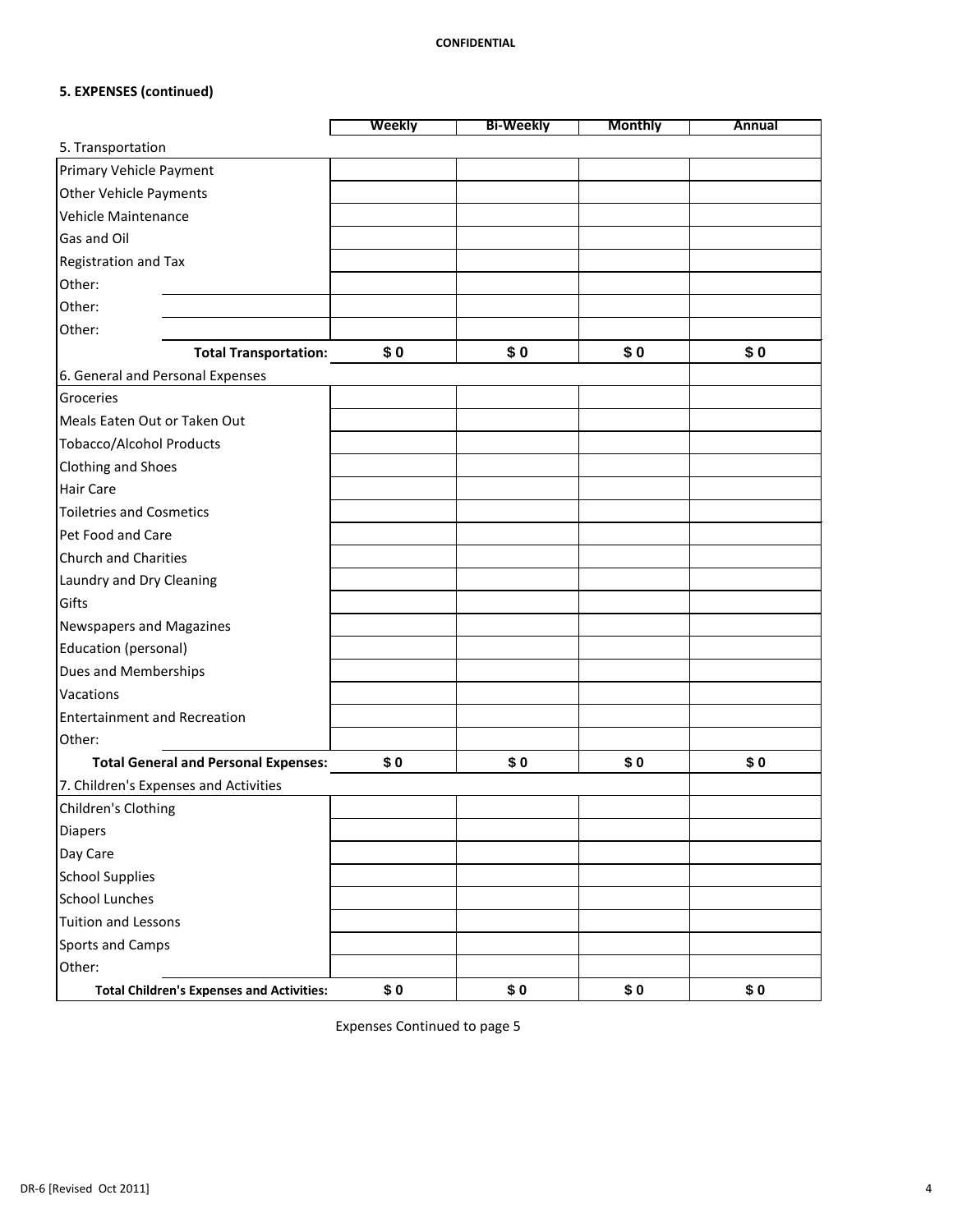# **5. EXPENSES (continued)**

|                                                                                       | Weekly           | <b>Bi-Weekly</b> | <b>Monthly</b>   | Annual                         |
|---------------------------------------------------------------------------------------|------------------|------------------|------------------|--------------------------------|
| 8. Other Expenses (For example, ungarnished child support or alimony). Specify below. |                  |                  |                  |                                |
|                                                                                       |                  |                  |                  |                                |
|                                                                                       |                  |                  |                  |                                |
|                                                                                       |                  |                  |                  |                                |
|                                                                                       |                  |                  |                  |                                |
|                                                                                       |                  |                  |                  |                                |
|                                                                                       |                  |                  |                  |                                |
| <b>Total Other Expenses:</b>                                                          | \$0              | \$0              | \$0              | \$0                            |
| 9. Deductions from Paycheck                                                           |                  |                  |                  |                                |
| Federal Income Tax                                                                    |                  |                  |                  |                                |
| number of                                                                             |                  |                  |                  |                                |
| exemptions:                                                                           |                  |                  |                  | \$<br>$\overline{\phantom{a}}$ |
| State Income Tax<br>number of                                                         |                  |                  |                  |                                |
| exemptions:                                                                           |                  |                  |                  |                                |
| <b>Social Security</b>                                                                |                  |                  |                  |                                |
| Medicare                                                                              |                  |                  |                  |                                |
| Local TDI                                                                             |                  |                  |                  |                                |
| State Retirement                                                                      |                  |                  |                  |                                |
| <b>Union Dues</b>                                                                     |                  |                  |                  |                                |
| Garnishments                                                                          |                  |                  |                  |                                |
| 401(k)                                                                                |                  |                  |                  |                                |
| <b>Other Retirement Plans</b>                                                         |                  |                  |                  |                                |
| Other:                                                                                |                  |                  |                  |                                |
| <b>Total Deductions from Paycheck:</b>                                                | \$0              | \$0              | \$0              | \$0                            |
| 10. Financial                                                                         |                  |                  |                  |                                |
| Loan Payments                                                                         |                  |                  |                  |                                |
| <b>Other Debts</b>                                                                    |                  |                  |                  |                                |
| Savings                                                                               |                  |                  |                  |                                |
| <b>IRA</b>                                                                            |                  |                  |                  |                                |
| Other:                                                                                |                  |                  |                  |                                |
| <b>Total Financial:</b>                                                               | $\boldsymbol{0}$ | $\boldsymbol{0}$ | $\boldsymbol{0}$ | $\boldsymbol{0}$               |
| <b>TOTAL EXPENSES:</b>                                                                | \$0              | \$0              | \$0              | \$0                            |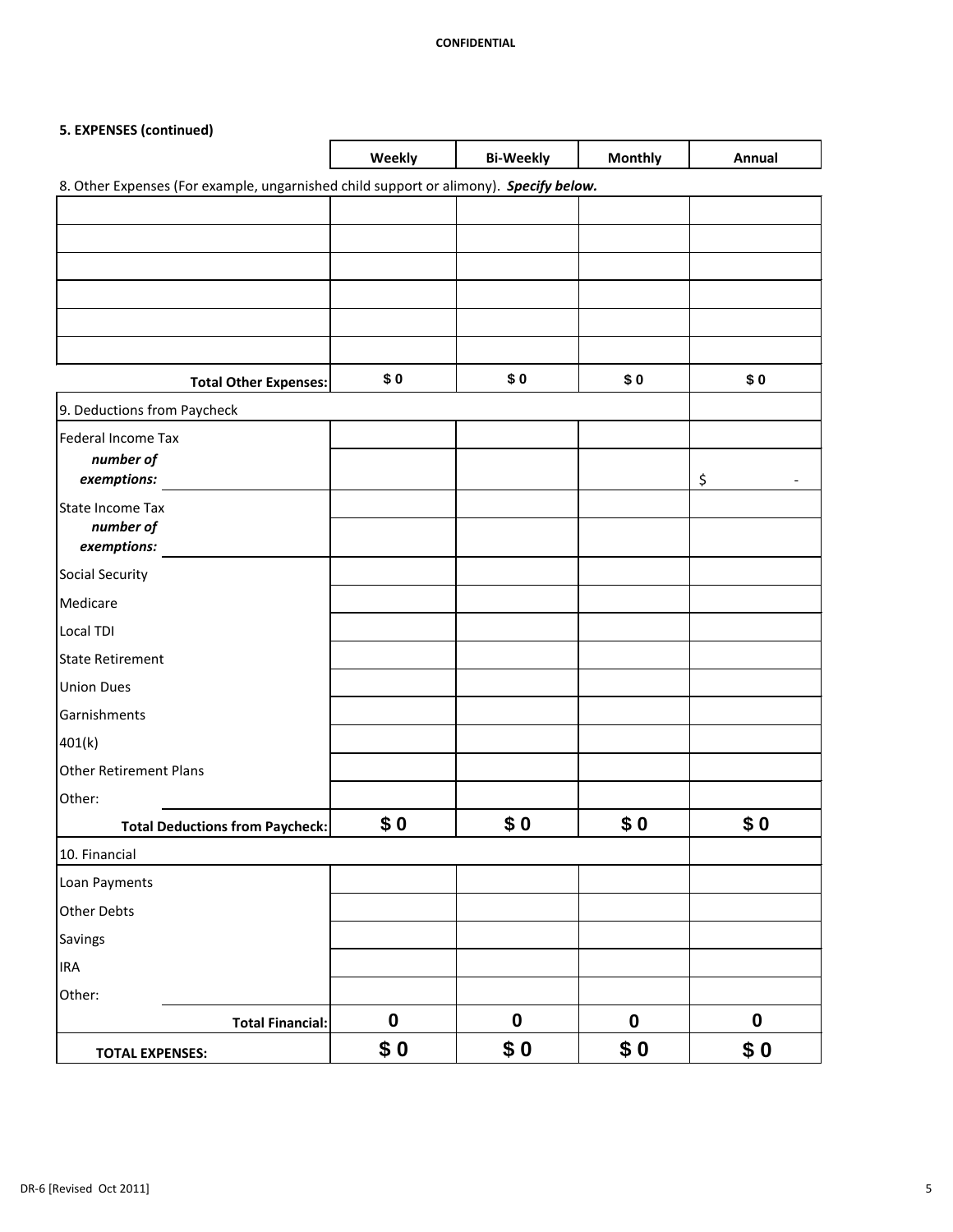### **6. ASSETS**

| Address: (street address, city, state, zip)<br>Title Held in Name of:<br>- Mortgage Balance:<br>\$0<br>Equity:<br>Address: (street address, city, state, zip)<br>Title Held in Name of:<br>- Mortgage Balance:<br>\$0<br>Equity:<br>Address: (street address, city, state, zip)<br>Title Held in Name of:<br><b>Fair Market Value:</b><br>- Mortgage Balance:<br>\$0<br>Equity:<br><b>Total Real Estate Equity:</b><br>\$0<br>Market Value<br>Vehicle Loan<br>Make<br>Year<br>Equity<br>Vehicle 1<br>\$0<br>Vehicle 2<br>\$0<br>Vehicle 3<br>\$0<br>Total:<br>\$0<br>C. List IRA, Keough, Pension Profit Sharing, 401k, other Retirement or Financial Plans,<br>Financial Institution or Plan Names:<br>Value<br>Type<br>Name<br>Total:<br>\$0<br>Value<br><b>Company Name</b><br>Total:<br>\$0<br>E. Life Insurance: Present Cash Value | A. Real Estate            |  |  |  |
|------------------------------------------------------------------------------------------------------------------------------------------------------------------------------------------------------------------------------------------------------------------------------------------------------------------------------------------------------------------------------------------------------------------------------------------------------------------------------------------------------------------------------------------------------------------------------------------------------------------------------------------------------------------------------------------------------------------------------------------------------------------------------------------------------------------------------------------|---------------------------|--|--|--|
|                                                                                                                                                                                                                                                                                                                                                                                                                                                                                                                                                                                                                                                                                                                                                                                                                                          | <b>Primary Residence</b>  |  |  |  |
|                                                                                                                                                                                                                                                                                                                                                                                                                                                                                                                                                                                                                                                                                                                                                                                                                                          |                           |  |  |  |
|                                                                                                                                                                                                                                                                                                                                                                                                                                                                                                                                                                                                                                                                                                                                                                                                                                          |                           |  |  |  |
|                                                                                                                                                                                                                                                                                                                                                                                                                                                                                                                                                                                                                                                                                                                                                                                                                                          | <b>Fair Market Value:</b> |  |  |  |
|                                                                                                                                                                                                                                                                                                                                                                                                                                                                                                                                                                                                                                                                                                                                                                                                                                          |                           |  |  |  |
|                                                                                                                                                                                                                                                                                                                                                                                                                                                                                                                                                                                                                                                                                                                                                                                                                                          | Real Estate:              |  |  |  |
|                                                                                                                                                                                                                                                                                                                                                                                                                                                                                                                                                                                                                                                                                                                                                                                                                                          |                           |  |  |  |
|                                                                                                                                                                                                                                                                                                                                                                                                                                                                                                                                                                                                                                                                                                                                                                                                                                          |                           |  |  |  |
|                                                                                                                                                                                                                                                                                                                                                                                                                                                                                                                                                                                                                                                                                                                                                                                                                                          | Fair Market Value:        |  |  |  |
|                                                                                                                                                                                                                                                                                                                                                                                                                                                                                                                                                                                                                                                                                                                                                                                                                                          |                           |  |  |  |
|                                                                                                                                                                                                                                                                                                                                                                                                                                                                                                                                                                                                                                                                                                                                                                                                                                          | <b>Real Estate:</b>       |  |  |  |
|                                                                                                                                                                                                                                                                                                                                                                                                                                                                                                                                                                                                                                                                                                                                                                                                                                          |                           |  |  |  |
|                                                                                                                                                                                                                                                                                                                                                                                                                                                                                                                                                                                                                                                                                                                                                                                                                                          |                           |  |  |  |
|                                                                                                                                                                                                                                                                                                                                                                                                                                                                                                                                                                                                                                                                                                                                                                                                                                          |                           |  |  |  |
|                                                                                                                                                                                                                                                                                                                                                                                                                                                                                                                                                                                                                                                                                                                                                                                                                                          |                           |  |  |  |
|                                                                                                                                                                                                                                                                                                                                                                                                                                                                                                                                                                                                                                                                                                                                                                                                                                          |                           |  |  |  |
|                                                                                                                                                                                                                                                                                                                                                                                                                                                                                                                                                                                                                                                                                                                                                                                                                                          | B. Motor Vehicle:         |  |  |  |
|                                                                                                                                                                                                                                                                                                                                                                                                                                                                                                                                                                                                                                                                                                                                                                                                                                          |                           |  |  |  |
|                                                                                                                                                                                                                                                                                                                                                                                                                                                                                                                                                                                                                                                                                                                                                                                                                                          |                           |  |  |  |
|                                                                                                                                                                                                                                                                                                                                                                                                                                                                                                                                                                                                                                                                                                                                                                                                                                          |                           |  |  |  |
|                                                                                                                                                                                                                                                                                                                                                                                                                                                                                                                                                                                                                                                                                                                                                                                                                                          |                           |  |  |  |
|                                                                                                                                                                                                                                                                                                                                                                                                                                                                                                                                                                                                                                                                                                                                                                                                                                          |                           |  |  |  |
|                                                                                                                                                                                                                                                                                                                                                                                                                                                                                                                                                                                                                                                                                                                                                                                                                                          |                           |  |  |  |
|                                                                                                                                                                                                                                                                                                                                                                                                                                                                                                                                                                                                                                                                                                                                                                                                                                          |                           |  |  |  |
|                                                                                                                                                                                                                                                                                                                                                                                                                                                                                                                                                                                                                                                                                                                                                                                                                                          |                           |  |  |  |
|                                                                                                                                                                                                                                                                                                                                                                                                                                                                                                                                                                                                                                                                                                                                                                                                                                          |                           |  |  |  |
|                                                                                                                                                                                                                                                                                                                                                                                                                                                                                                                                                                                                                                                                                                                                                                                                                                          |                           |  |  |  |
|                                                                                                                                                                                                                                                                                                                                                                                                                                                                                                                                                                                                                                                                                                                                                                                                                                          |                           |  |  |  |
|                                                                                                                                                                                                                                                                                                                                                                                                                                                                                                                                                                                                                                                                                                                                                                                                                                          |                           |  |  |  |
|                                                                                                                                                                                                                                                                                                                                                                                                                                                                                                                                                                                                                                                                                                                                                                                                                                          | D. Annuity Plan(s):       |  |  |  |
|                                                                                                                                                                                                                                                                                                                                                                                                                                                                                                                                                                                                                                                                                                                                                                                                                                          |                           |  |  |  |
|                                                                                                                                                                                                                                                                                                                                                                                                                                                                                                                                                                                                                                                                                                                                                                                                                                          |                           |  |  |  |
|                                                                                                                                                                                                                                                                                                                                                                                                                                                                                                                                                                                                                                                                                                                                                                                                                                          |                           |  |  |  |
|                                                                                                                                                                                                                                                                                                                                                                                                                                                                                                                                                                                                                                                                                                                                                                                                                                          |                           |  |  |  |
|                                                                                                                                                                                                                                                                                                                                                                                                                                                                                                                                                                                                                                                                                                                                                                                                                                          |                           |  |  |  |
| Death Benefit<br>Cash Value<br>Company                                                                                                                                                                                                                                                                                                                                                                                                                                                                                                                                                                                                                                                                                                                                                                                                   |                           |  |  |  |

| Company | Death Benefit | Cash Value |     |  |
|---------|---------------|------------|-----|--|
|         |               |            |     |  |
|         |               |            |     |  |
|         |               | Total:     | \$0 |  |

Assets Continued to page 7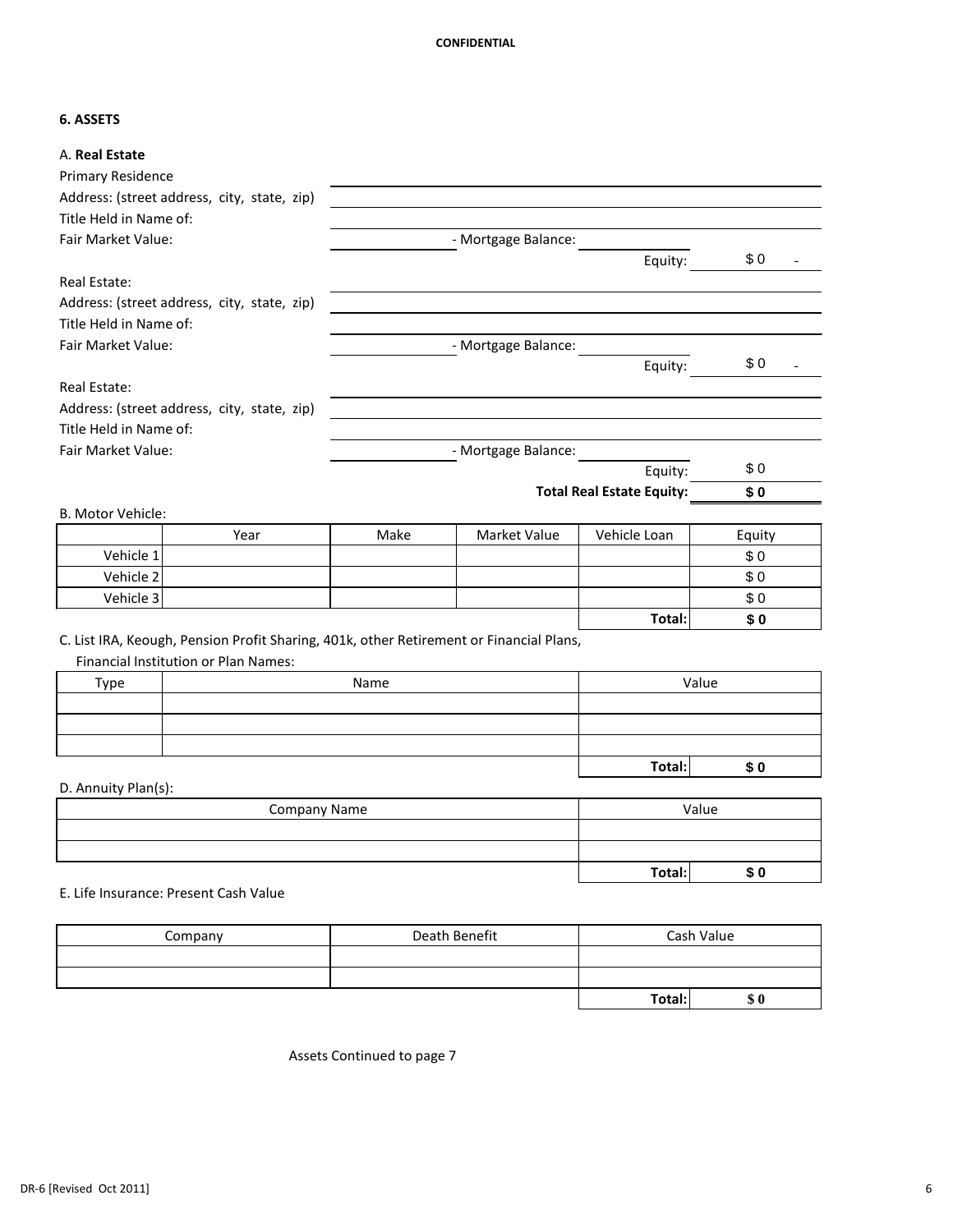## **6. ASSETS (continued)**

F.) Savings & Checking Accounts, Money Market Accounts, Certificates of Deposit -- Which are held individually, jointly, in the name of another person for your benefit, or held by you for the benefit of your minor child(ren):

| Institutions | Type | Value  |      |
|--------------|------|--------|------|
|              |      |        |      |
|              |      |        |      |
|              |      | Total: | \$ 0 |

### G.) List Mutual Funds, Stocks, Bonds, Savings Bonds, Brokerage Accounts:

| Firm | Type | Value  |     |
|------|------|--------|-----|
|      |      |        |     |
|      |      |        |     |
|      |      |        |     |
|      |      |        |     |
|      |      | Total: | \$0 |

H.) Financial Claims or Settlements from Any Source:

| Description | Value  |           |
|-------------|--------|-----------|
|             |        |           |
|             |        |           |
|             | Total: | <b>SO</b> |

I.) Deferred Compensation:

| Description | Value  |      |
|-------------|--------|------|
|             |        |      |
|             |        |      |
|             | Total: | \$ ዐ |

## J.) Additional Assets: (Ownership Interest in Corporation, LLC, Life Estate)

| Type | Name |        | Value         |
|------|------|--------|---------------|
|      |      |        |               |
|      |      |        |               |
|      |      |        |               |
|      |      |        |               |
|      |      | Total: | \$0           |
|      |      |        | $\sim$ $\sim$ |

**TOTAL ASSETS: \$ 0**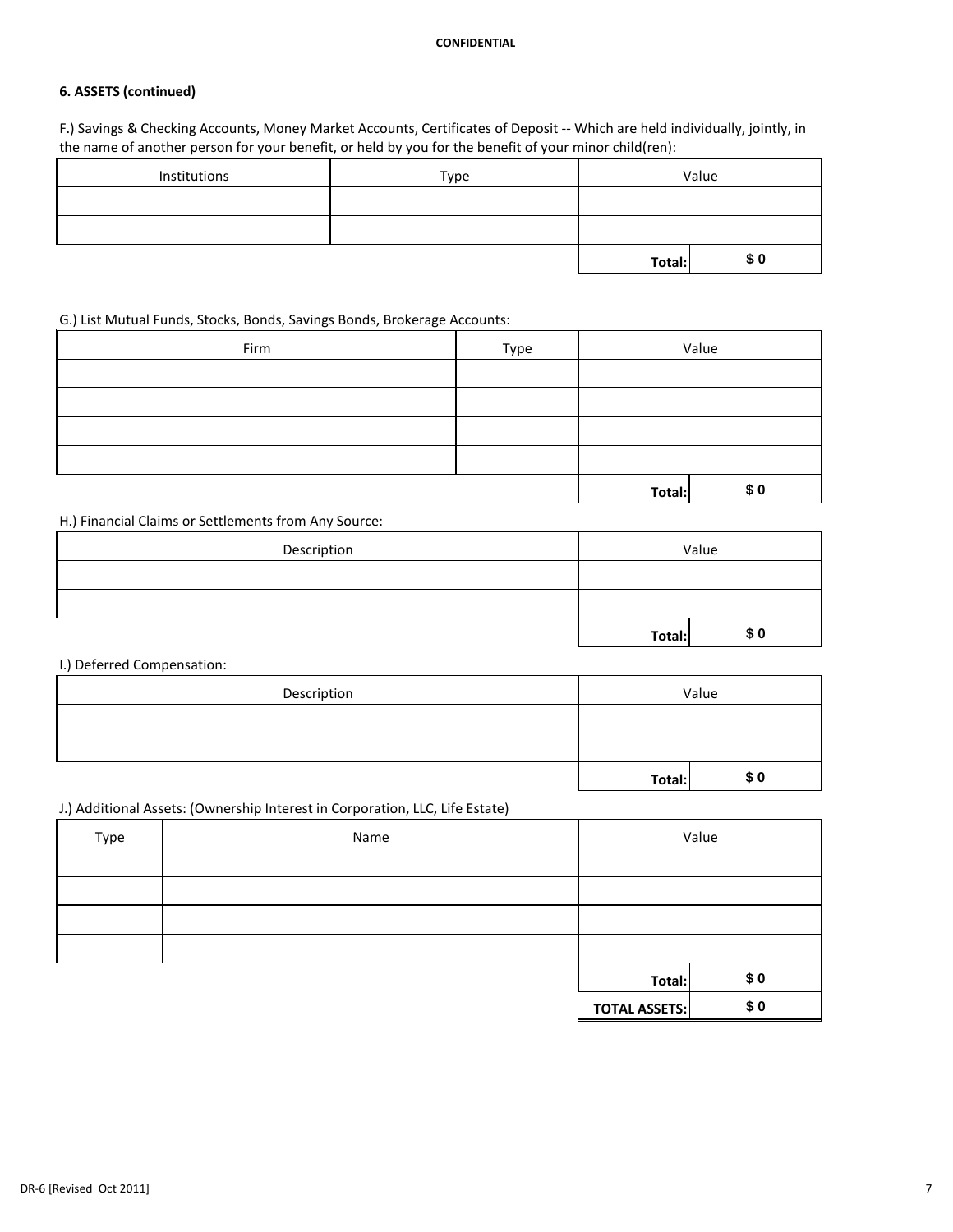# 7. **LIABILITIES** (For additional liabilities attach separate form)

|                          |                             | Creditor                                                                                                                                                                              | Nature of Debt | Date Incurred                                | Amount Due | Monthly Payment |  |  |  |  |
|--------------------------|-----------------------------|---------------------------------------------------------------------------------------------------------------------------------------------------------------------------------------|----------------|----------------------------------------------|------------|-----------------|--|--|--|--|
| a)                       |                             |                                                                                                                                                                                       |                |                                              |            |                 |  |  |  |  |
| <u>b)</u>                |                             |                                                                                                                                                                                       |                |                                              |            |                 |  |  |  |  |
| $\mathsf{C}\mathsf{)}$   |                             |                                                                                                                                                                                       |                |                                              |            |                 |  |  |  |  |
| $\underline{\mathsf{d}}$ |                             |                                                                                                                                                                                       |                |                                              |            |                 |  |  |  |  |
| e)                       |                             |                                                                                                                                                                                       |                |                                              |            |                 |  |  |  |  |
| f)                       |                             |                                                                                                                                                                                       |                |                                              |            |                 |  |  |  |  |
| <u>g)</u>                |                             |                                                                                                                                                                                       |                |                                              |            |                 |  |  |  |  |
| h)                       |                             |                                                                                                                                                                                       |                |                                              |            |                 |  |  |  |  |
|                          |                             |                                                                                                                                                                                       |                | <b>TOTAL LIABILITIES:</b>                    | \$0        | \$0             |  |  |  |  |
|                          |                             |                                                                                                                                                                                       |                |                                              |            |                 |  |  |  |  |
|                          |                             |                                                                                                                                                                                       |                | <b>Total Assets Minus Total Liabilities:</b> |            |                 |  |  |  |  |
|                          |                             |                                                                                                                                                                                       |                |                                              |            |                 |  |  |  |  |
|                          |                             |                                                                                                                                                                                       |                |                                              |            |                 |  |  |  |  |
|                          |                             |                                                                                                                                                                                       |                |                                              |            |                 |  |  |  |  |
|                          |                             | I certify under the pains and penalties of perjury, the information stated on the DR-6, my financial statement and the<br>attached schedules, if any, is complete, true and accurate. |                |                                              |            |                 |  |  |  |  |
|                          |                             |                                                                                                                                                                                       |                |                                              |            |                 |  |  |  |  |
| <b>Signature</b><br>Date |                             |                                                                                                                                                                                       |                |                                              |            |                 |  |  |  |  |
|                          |                             |                                                                                                                                                                                       |                |                                              |            |                 |  |  |  |  |
|                          |                             |                                                                                                                                                                                       |                |                                              |            |                 |  |  |  |  |
|                          | <b>NOTARY CERTIFICATION</b> |                                                                                                                                                                                       |                |                                              |            |                 |  |  |  |  |
|                          |                             |                                                                                                                                                                                       |                |                                              |            |                 |  |  |  |  |
|                          |                             |                                                                                                                                                                                       |                |                                              |            |                 |  |  |  |  |
|                          |                             | the/she is personally known to me and/or he/she proved his/her identity ( ) is a personally known to me and/or                                                                        |                |                                              |            |                 |  |  |  |  |
|                          | act and deed.               | through satisfactory evidence of identification; he/she executed and acknowledged said instrument to be his/her free                                                                  |                |                                              |            |                 |  |  |  |  |
|                          |                             |                                                                                                                                                                                       |                |                                              |            |                 |  |  |  |  |
|                          |                             |                                                                                                                                                                                       |                |                                              |            |                 |  |  |  |  |
|                          |                             |                                                                                                                                                                                       |                |                                              |            |                 |  |  |  |  |
|                          |                             | <b>FORM OF IDENTIFICATION:</b>                                                                                                                                                        |                |                                              |            |                 |  |  |  |  |
|                          | $\Box$                      | Driver's License / State: __________                                                                                                                                                  |                |                                              |            |                 |  |  |  |  |
|                          | $\Box$                      | <b>State of RI Identification</b>                                                                                                                                                     |                | License Number<br><u> </u>                   |            |                 |  |  |  |  |
|                          | $\Box$                      | <b>Passport</b>                                                                                                                                                                       |                |                                              |            |                 |  |  |  |  |
|                          | $\Box$                      | <b>Birth Certificate</b>                                                                                                                                                              |                |                                              |            |                 |  |  |  |  |
|                          |                             |                                                                                                                                                                                       |                |                                              |            |                 |  |  |  |  |
|                          | $\Box$                      |                                                                                                                                                                                       |                |                                              |            |                 |  |  |  |  |